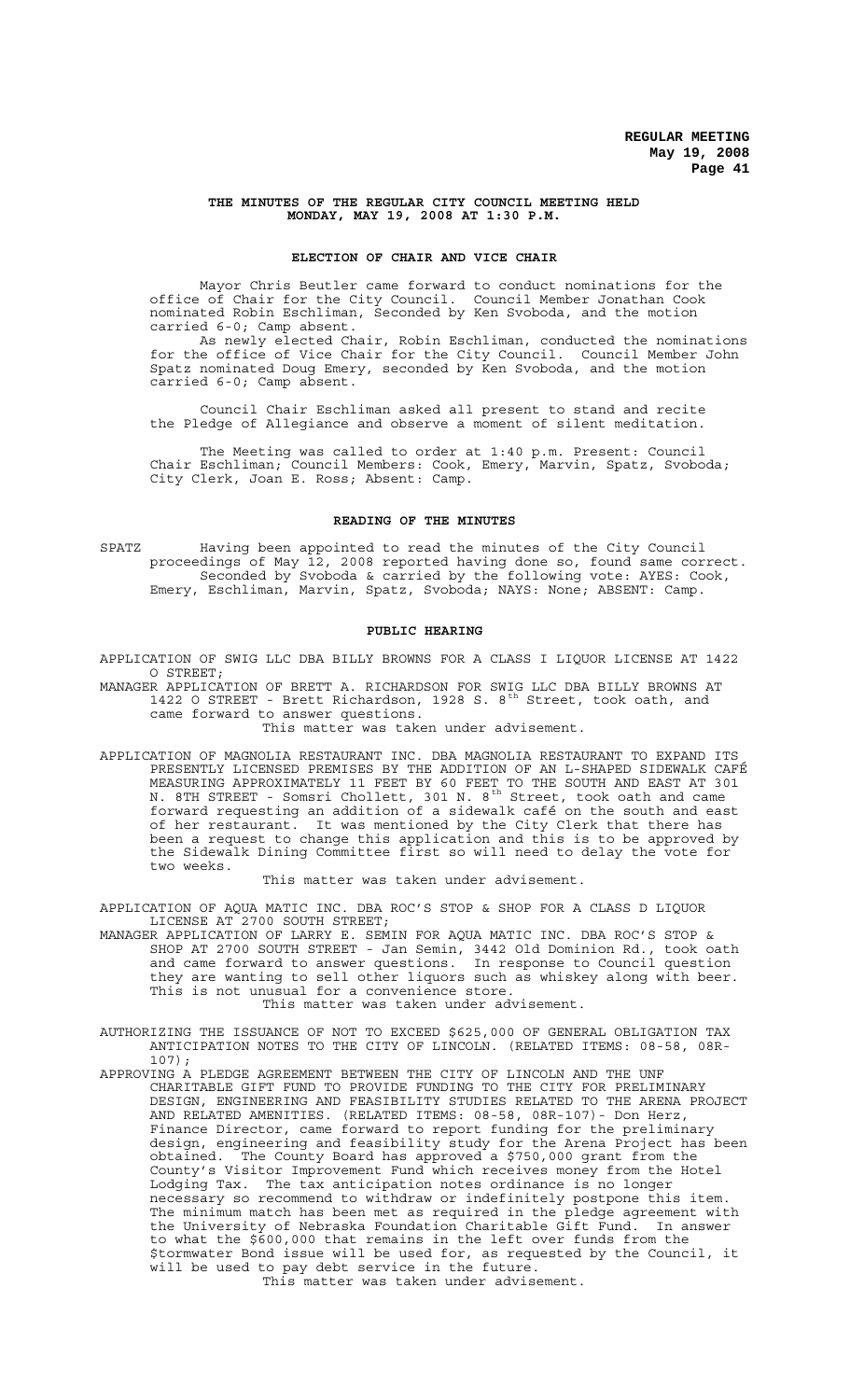RESOLUTION APPROVING AND ADOPTING A PROPOSED AMENDMENT TO THE LINCOLN CENTER REDEVELOPMENT PLAN FOR THE ESTABLISHMENT OF PHASE V OF THE 12TH STREET REVITALIZATION AREA (GALLUP REDEVELOPMENT PROJECT) AT N. 11TH AND P STREET - Dallas McGee, Urban Development, came forward to report this project involves the renovation of the Lincoln Commercial Club building which houses the Gallup facilities as well as the redevelopment of the building to the north. It is planned to be under construction later this summer. A TIFF project area is to be created and then a redevelopment agreement will be negotiated with the developer. Information providing the cost benefit analysis and the change in the title of the project from Gallup Redevelopment Project to Lincoln Commercial Club Redevelopment Project was handed out.

Robert Scott, WRK, LLC, came forward as developer of this project. It was reported that the building to the north will be torn down and a new structure 75 feet tall will be built along with the redevelopment of the Lincoln Commercial Club Building. This will provide approximately 5,000 sq. ft of street level retail and hopefully, 42,000 sq. ft of additional office space.

Josh Berger, WRK, LLC, stated in answer to what Gallup anticipates using the building for they have three different types of offices; the executive office, customer service orientation and training facilities along with the call center in this one building. It is envisioned to include a green roof. In reference to the concern of this building being protected by the National Historic Society Registry it is planned to be renovated back to its original state including balconies and renovating the ballroom.

Mr. McGee stated there have been some changes to the building since its original construction so it is not currently on the Register and is questionable whether it would be eligible.

Mr. Berger stated the designs meet the standards and guidelines of the Downtown Urban Design Committee.

This matter was taken under advisement.

## **\*\* END OF PUBLIC HEARING \*\***

# **COUNCIL ACTION**

#### **REPORTS OF CITY OFFICERS**

APPOINTING MICHELLE PENN TO THE URBAN DESIGN COMMITTEE FOR A THREE-YEAR TERM EXPIRING FEBRUARY 1, 2011 - CLERK read the following resolution,

introduced by John Spatz, who moved its adoption:<br>A-84859 BE IT RESOLVED by the City Council of the C BE IT RESOLVED by the City Council of the City of Lincoln, Nebraska:

That the appointment of Michelle Penn to the Urban Design Committee for a three-year term expiring February 1, 2011, is hereby approved.

Introduced by John Spatz Seconded by Svoboda & carried by the following vote: AYES: Cook, Emery, Eschliman, Marvin, Spatz, Svoboda; NAYS: None; ABSENT: Camp.

CLERK'S LETTER AND MAYOR'S APPROVAL OF ORDINANCES & RESOLUTIONS PASSED BY COUNCIL ON MAY 5, 2008 - CLERK presented said report which was placed on file in the Office of the City Clerk.

## **PETITIONS & COMMUNICATIONS - NONE**

## **LIQUOR RESOLUTIONS**

APPLICATION OF SWIG LLC DBA BILLY BROWNS FOR A CLASS I LIQUOR LICENSE AT 1422 O STREET - CLERK read the following resolution, introduced by Ken Svoboda, who moved its adoption for approval:

A-84860 BE IT RESOLVED by the City Council of the City of Lincoln, Nebraska:

That after hearing duly had as required by law, consideration of the facts of this application, the Nebraska Liquor Control Act, and the pertinent City ordinances, the City Council recommends that the application of Swig LLC dba Billy Browns for a Class "I" liquor license at 1422 O Street, Lincoln, Nebraska, for the license period ending April 30, 2009, be approved with the condition that the premise complies in every respect with all city and state regulations. The City Clerk is directed to transmit a copy of this resolution to the Nebraska Liquor Control Commission.

Introduced by Ken Svoboda Seconded by Marvin & carried by the following vote: AYES: Cook, Emery, Eschliman, Marvin, Spatz, Svoboda; NAYS: None; ABSENT: Camp.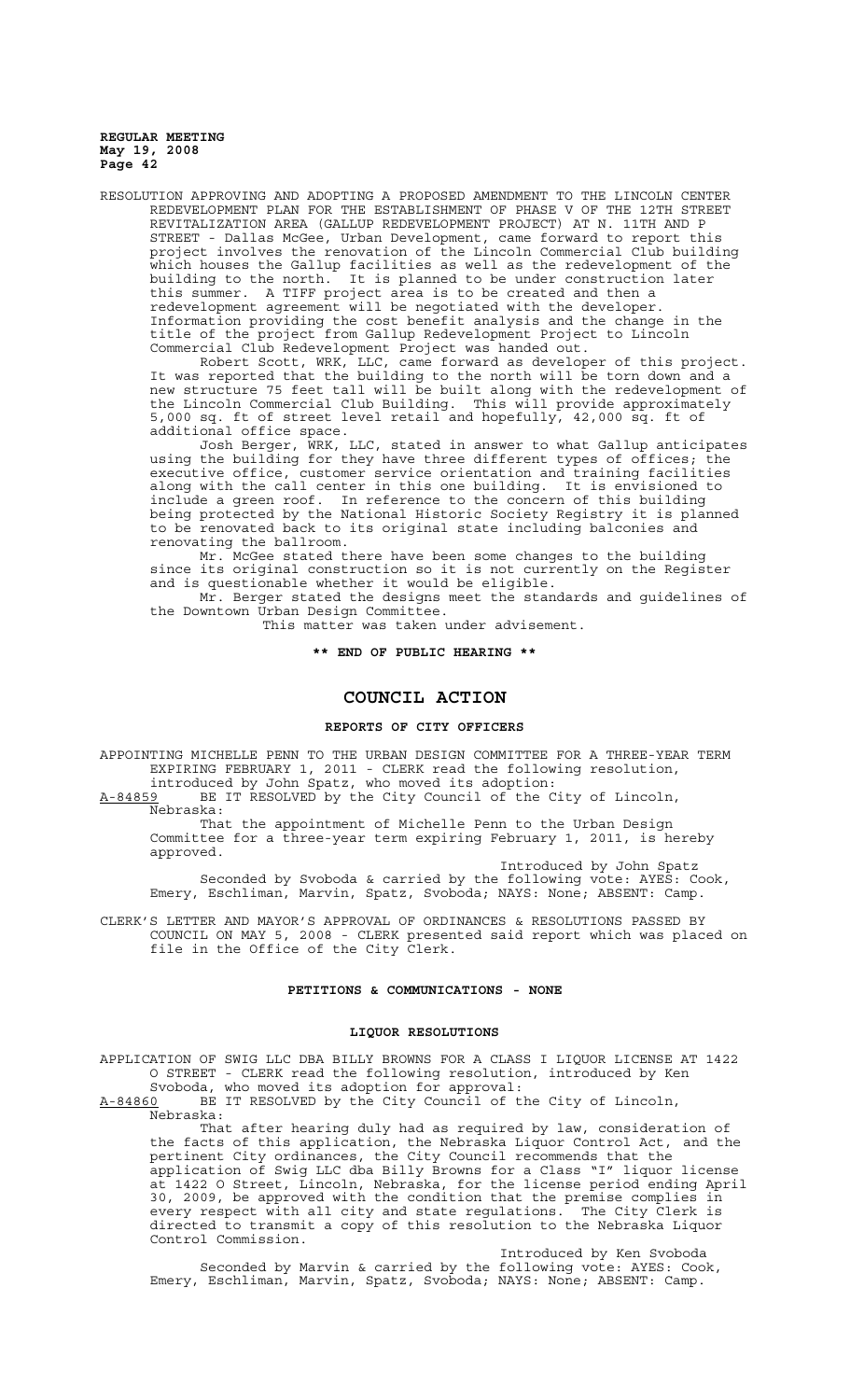MANAGER APPLICATION OF BRETT A. RICHARDSON FOR SWIG LLC DBA BILLY BROWNS AT 1422 O STREET - CLERK read the following resolution, introduced by Doug Emery, who moved its adoption for approval:

A-84861 WHEREAS, Swig LLC dba Billy Browns located at 1422 O Street,

Lincoln, Nebraska has been approved for a Retail Class "I" liquor

license, and now requests that Brett A. Richardson be named manager; WHEREAS, Brett A. Richardson appears to be a fit and proper person to manage said business.

NOW, THEREFORE, BE IT RESOLVED by the City Council of the City of Lincoln, Nebraska:

That after hearing duly had as required by law, consideration of the facts of this application, the Nebraska Liquor Control Act, and the pertinent City ordinances, the City Council recommends that Brett A. .<br>Richardson be approved as manager of this business for said licensee. The City Clerk is directed to transmit a copy of this resolution to the Nebraska Liquor Control Commission.

Introduced by Doug Emery Seconded by Marvin & carried by the following vote: AYES: Cook, Emery, Eschliman, Marvin, Spatz, Svoboda; NAYS: None; ABSENT: Camp.

APPLICATION OF MAGNOLIA RESTAURANT INC. DBA MAGNOLIA RESTAURANT TO EXPAND ITS PRESENTLY LICENSED PREMISES BY THE ADDITION OF AN L-SHAPED SIDEWALK CAFÉ MEASURING APPROXIMATELY 11 FEET BY 60 FEET TO THE SOUTH AND EAST AT 301 N. 8TH STREET - PRIOR to reading:

MARVIN Moved to delay for two weeks with continued public hearing and action on June 2, 2008.

Seconded by Spatz & carried by the following vote: AYES: Cook, Emery, Eschliman, Marvin, Spatz, Svoboda; NAYS: None; ABSENT: Camp.

APPLICATION OF AQUA MATIC INC. DBA ROC'S STOP & SHOP FOR A CLASS D LIQUOR LICENSE AT 2700 SOUTH STREET - CLERK read the following resolution, introduced by Doug Emery, who moved its adoption for approval:

A-84862 BE IT RESOLVED by the City Council of the City of Lincoln, Nebraska:

That after hearing duly had as required by law, consideration of the facts of this application, the Nebraska Liquor Control Act, and the pertinent City ordinances, the City Council recommends that the application of Aqua Matic Inc. dba Roc's Stop & Shop for a Class "D" liquor license at 2700 South Street, Lincoln, Nebraska, for the license period ending April 30, 2009, be approved with the condition that the premise complies in every respect with all city and state regulations. The City Clerk is directed to transmit a copy of this resolution to the Nebraska Liquor Control Commission.

Introduced by Doug Emery Seconded by Svoboda & carried by the following vote: AYES: Cook, Emery, Eschliman, Marvin, Spatz, Svoboda; NAYS: None; ABSENT: Camp.

MANAGER APPLICATION OF LARRY E. SEMIN FOR AQUA MATIC INC. DBA ROC'S STOP & SHOP AT 2700 SOUTH STREET - CLERK read the following resolution, introduced by Doug Emery, who moved its adoption for approval:

A-84863 WHEREAS, Aqua Matic Inc. dba Roc's Stop & Shop located at 2700 South Street, Lincoln, Nebraska has been approved for a Retail Class "D" liquor license, and now requests that Larry E. Semin be named manager; WHEREAS, Larry E. Semin appears to be a fit and proper person to manage said business.

NOW, THEREFORE, BE IT RESOLVED by the City Council of the City of Lincoln, Nebraska:

That after hearing duly had as required by law, consideration of the facts of this application, the Nebraska Liquor Control Act, and the pertinent City ordinances, the City Council recommends that Larry E. Semin be approved as manager of this business for said licensee. The City Clerk is directed to transmit a copy of this resolution to the Nebraska Liquor Control Commission.

Introduced by Doug Emery Seconded by Svoboda & carried by the following vote: AYES: Cook, Emery, Eschliman, Marvin, Spatz, Svoboda; NAYS: None; ABSENT: Camp.

# **ORDINANCES - 2ND READING & RELATED RESOLUTIONS (as required)**

AUTHORIZING THE ISSUANCE OF NOT TO EXCEED \$625,000 OF GENERAL OBLIGATION TAX ANTICIPATION NOTES TO THE CITY OF LINCOLN. (RELATED ITEMS: 08-58, 08R-

107) (REQUEST 2ND, 3RD READINGS ON 5/19/08) - PRIOR to reading: COOK Moved to Withdraw Bill No. 08-58.

Seconded by Marvin & carried by the following vote: AYES: Cook, Emery, Eschliman, Marvin, Spatz, Svoboda; NAYS: None; ABSENT: Camp. The ordinance, having been **WITHDRAWN**, was assigned the File **#38-4571** & was placed on file in the Office of the City Clerk.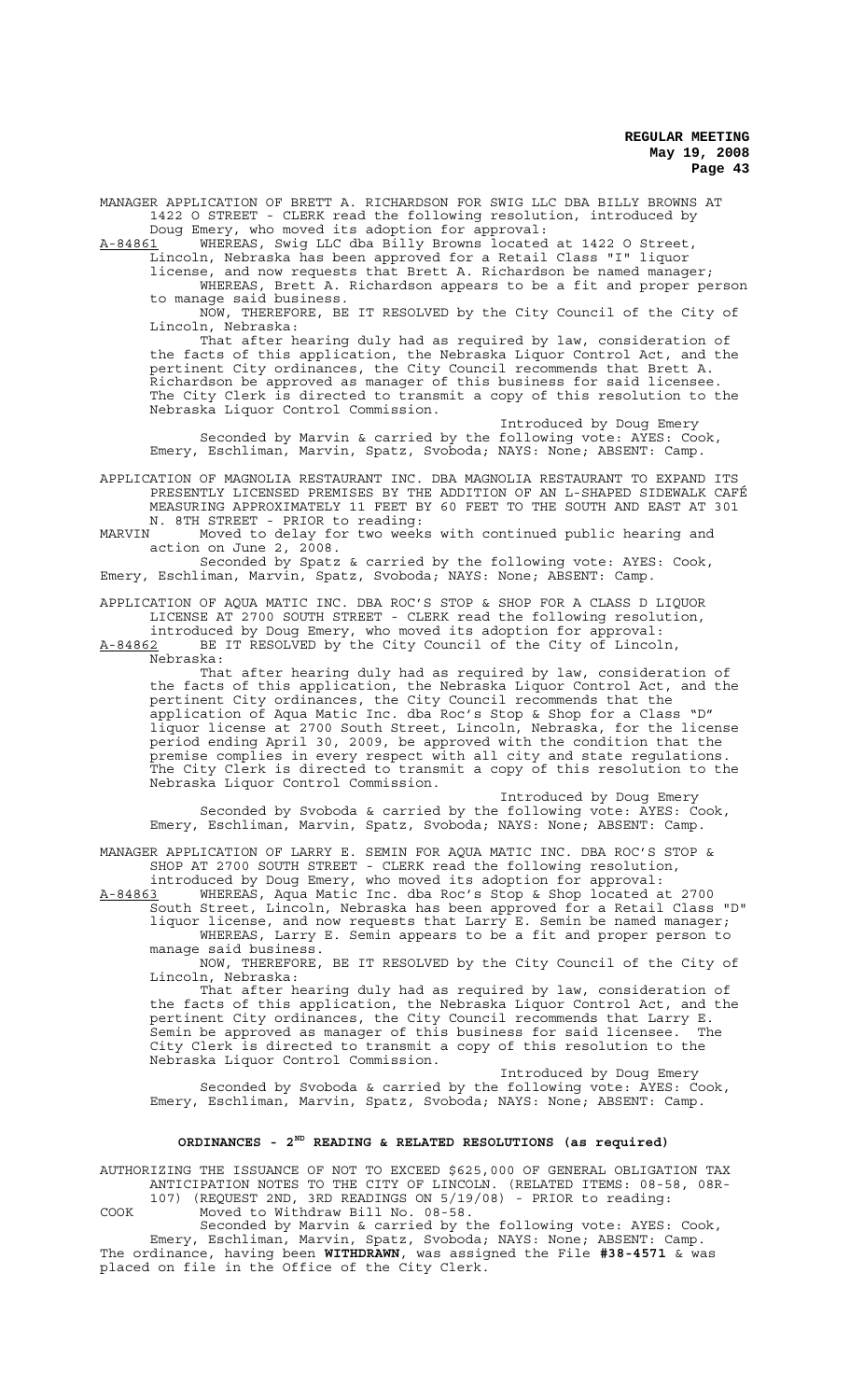APPROVING A PLEDGE AGREEMENT BETWEEN THE CITY OF LINCOLN AND THE UNF CHARITABLE GIFT FUND TO PROVIDE FUNDING TO THE CITY FOR PRELIMINARY DESIGN, ENGINEERING AND FEASIBILITY STUDIES RELATED TO THE ARENA PROJECT AND RELATED AMENITIES. (RELATED ITEMS: 08-58, 08R-107)- CLERK read the following resolution, introduced by John Spatz, who moved its adoption: A-84864 BE IT RESOLVED by the City Council of the City of Lincoln,

Nebraska: That the attached Pledge Agreement between the City of Lincoln and UNF Charitable Gift Fund to provide funding to the City for preliminary design, engineering and feasibility studies related to the Arena project and related amenities in accordance with the terms, conditions and assurances contained in said Agreement is hereby approved and the Mayor is authorized to execute said Agreement on behalf of the City. The City Clerk is directed to return a fully executed copy of the Agreement to Rick Peo, Chief Assistant City Attorney, for transmittal to the UNF Charitable Gift Fund.

Introduced by John Spatz Seconded by Svoboda & carried by the following vote: AYES: Cook, Emery, Eschliman, Marvin, Spatz, Svoboda; NAYS: None; ABSENT: Camp.

ACCEPTING WILLOW SPRINGS HOMEOWNERS ASSOCIATION'S OFFER TO DEDICATE THE RIGHT-OF-WAY FOR LUCILE DRIVE AT PIONEERS BLVD - CLERK read an ordinance, introduced by John Spatz, accepting Willow Springs Homeowners Association's right-of-way for Lucile Drive at Pioneers Boulevard, the second time.

# **PUBLIC HEARING RESOLUTIONS**

SPECIAL PERMIT 08015 - APPLICATION OF ROGER SCHWISOW FOR AUTHORITY TO ALLOW MINING/EXTRACTION OF SOIL OF AGRICULTURAL ZONED PROPERTY LOCATED NORTHWEST OF THE INTERSECTION OF N.W. 56TH STREET AND WEST O STREET. (3/31/08 - CON'T P.H. W/ACTION ON 4/14/08) (4/14/08 - CON'T P.H. W/ACTION TO 4/28/08) (4/28/08 - CON'T. P.H. W/ACTION TO 5/19/08)- PRIOR

to reading:<br>MARVIN Moved MARVIN Moved to place Bill No. 08R-82 on Pending with no date certain. Seconded by Cook & carried by the following vote: AYES: Cook, Emery, Eschliman, Marvin, Spatz, Svoboda; NAYS: None; ABSENT: Camp.

AUTHORIZING THE MAYOR AND FINANCE DIRECTOR TO APPROPRIATE CITY FUNDS FOR THE MULTI-YEAR JOINT ANTELOPE VALLEY PROJECT NO. 780110, ANTELOPE VALLEY J STREET BRIDGE - CLERK read the following resolution, introduced by John Spatz, who moved its adoption:

A-84865 WHEREAS, the Antelope Valley J Street Bridge Project described as City Project 780110, State Project STPC-5226(1) – Control No. 11215j, has been approved by the City; and

WHEREAS, construction of the Antelope Valley J Street Bridge Project is scheduled to begin in May 2008 with the bridge open to traffic in the Fall of 2008 and completion of all work including seeding and construction of the new channel liner adjacent to the bridge by June 2009; and

WHEREAS, the project is shown in the City's 2007-2013 Capital Improvement Program as Project No. 780110, Antelope Valley J Street Bridge; and

WHEREAS, funding for this work includes Federal Funds and City Funds; and

WHEREAS, the Public Works & Utilities Department believes it is in the public interest for the Joint Antelope Valley Authority ("JAVA") to enter into a City funded multi-year contract for the Antelope Valley J Street Bridge Project to coordinate the construction of the project and to match the funding appropriation to the cash outlay; and

WHEREAS, Article VII, Section 3 of the Charter of the City of Lincoln provides that no contract involving the expenditure of money from appropriations of more than one year, other than appropriations of borrowed money, shall be valid unless approved by ordinance or resolution of the City Council.

NOW, THEREFORE, BE IT RESOLVED by the City Council of the City of Lincoln, Nebraska:

That the Mayor and Finance Director are authorized to approve expenditures and related transfers of funds or approvals in connection with the multi-year Joint Antelope Valley Authority (JAVA) Antelope Valley J Street Bridge Project to be paid from Capital Improvement Program, funds for fiscal years 2007-2008 and 2008-2009.

Introduced by John Spatz Seconded by Svoboda & carried by the following vote: AYES: Cook, Emery, Eschliman, Marvin, Spatz, Svoboda; NAYS: None; ABSENT: Camp.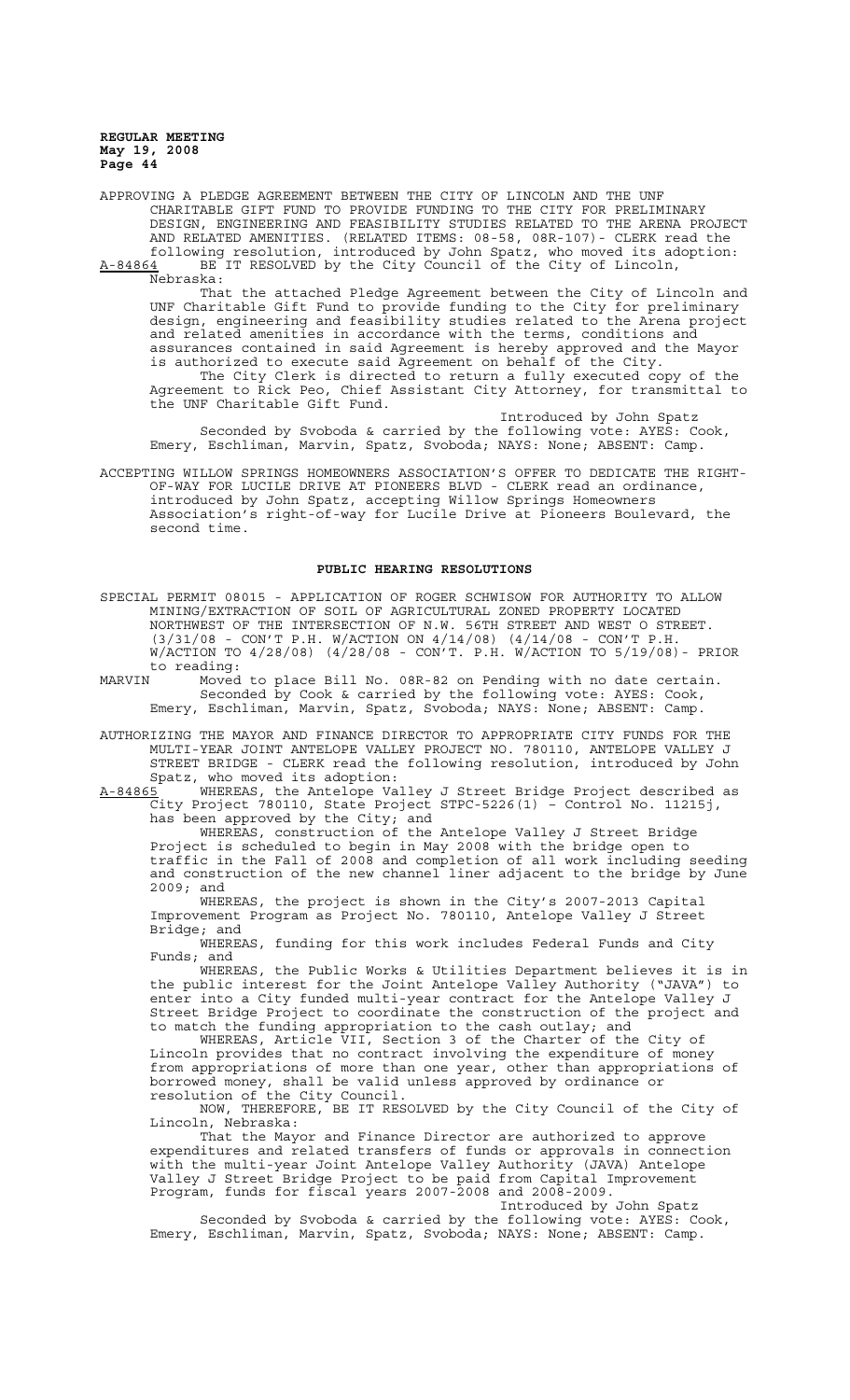APPROVING A FOUR-YEAR CONTRACT BETWEEN THE CITY AND VONBUSCH AND SONS REFUSE TO COLLECT RECYCLABLES DEPOSITED AT THE CITY SPONSORED RECYCLING DROP-OFF SITES IN THE CITY AND COUNTY AND TRANSPORT THEM TO A MATERIAL RECOVERY FACILITY - CLERK read the following resolution, introduced by John Spatz, who moved its adoption:

A-84866 BE IT RESOLVED by the City Council of the City of Lincoln, Nebraska:

That the four-year contract between the City of Lincoln and Von Busch and Sons Refuse for the collection of recyclable materials from City sponsored recycling drop-off sites under the terms and conditions as set forth in said contract, which is attached hereto, marked as Attachment "A", and made a part hereof by reference, is hereby approved and the Mayor is authorized to execute the same on behalf of the City of Lincoln.

The City Clerk is directed to transmit one copy of the executed original contract to Gene Hanlon, Recycling Coordinator for the transmittal to Von Busch and Sons Refuse.

Introduced by John Spatz Seconded by Svoboda & carried by the following vote: AYES: Cook, Emery, Eschliman, Marvin, Spatz, Svoboda; NAYS: None; ABSENT: Camp.

RESOLUTION APPROVING AND ADOPTING A PROPOSED AMENDMENT TO THE LINCOLN CENTER REDEVELOPMENT PLAN FOR THE ESTABLISHMENT OF PHASE V OF THE 12TH STREET REVITALIZATION AREA (GALLUP REDEVELOPMENT PROJECT) AT N. 11TH AND P STREET - CLERK read the following resolution, introduced by John Spatz, who moved its adoption:<br>A-84867 WHEREAS, the City

A-84867 WHEREAS, the City Council on October 22, 1984, adopted Resolution No. A-69713 finding an area generally bounded by "R" Street, 17th Street, "S" Street, and 7th Street to be blighted, and on October 19, 1987, adopted Resolution No. A-71701 finding said area to be blighted and substandard as defined in the Nebraska Community Development Law (Neb.Rev. Stat. § 18-2101, et seq. as amended) and in need of redevelopment; and

WHEREAS, The City Council has previously adopted the Lincoln Center Redevelopment Plan and amendments thereto (hereinafter the "Lincoln Center Redevelopment Plan" or "Plan") including plans for various redevelopment projects within said blighted and substandard area in accordance with the requirements and procedures of the Nebraska Community Development Law; and

WHEREAS, the Director of the Urban Development Department has filed with the City Clerk proposed amendments to the Plan (hereinafter the "Amendments") for said blighted and substandard area contained in the document entitled "Gallup Redevelopment Project" which is attached hereto, marked as Attachment "A", and made a part hereof by reference; and

WHEREAS, the Director of Urban Development has reviewed said Amendments and has found that if adopted the Amendments and The Plan meet the conditions set forth in Neb. Rev. Stat. § 18-2113 (2006 Cum. Supp.); and

WHEREAS, the City Council now desires to modify said Plan by establishing the "Gallup Redevelopment Project", as Phase V of the 12th Street Revitalization Area, on property described as Lincoln Original Block 36, Lots 7 and 8, including all of the east-west alley in Block 36, that portion of South 11th Street abutting on the west and that portion of the north half of P Street abutting on the south ("Gallup Redevelopment Project Area"), to strengthen and extend the 12th Street Revitalization Area by removal of blighted and substandard conditions, to redevelop an existing structure and the demolition and reconstruction of a new structure into a mixed use office, restaurant, retail building with the possibility of some residential on upper floors; and

WHEREAS, on April 11, 2008, a notice of public hearing was mailed postage prepaid to all registered neighborhood associations located in whole or in part within one mile radius of the area to be redeveloped setting forth the time, date, place and purpose of the public hearing to be held on April 23, 2008 before the Lincoln City - Lancaster County Planning Commission regarding the proposed Amendments to the Lincoln Center Redevelopment Plan, a copy of said notice and list of said registered neighborhood associations having been attached hereto as Attachment "B" and "C" respectively; and

WHEREAS, on May 2, 2008 a notice of public hearing was mailed postage prepaid to the foregoing registered neighborhood associations setting forth the time, date, place, and purpose of the public hearing before the City Council to be held on May 19, 2008, regarding the proposed Amendments to the Lincoln Center Redevelopment Plan, a copy of said notice having been attached hereto as Attachment "D"; and

WHEREAS, on May 2, 2008 and May 9, 2008 a Notice of Public Hearing was published in the Lincoln Journal Star newspaper, setting the time, date, place and purpose of the public hearing to be held on May 19, 2008 regarding the proposed Amendments to the Lincoln Center Redevelopment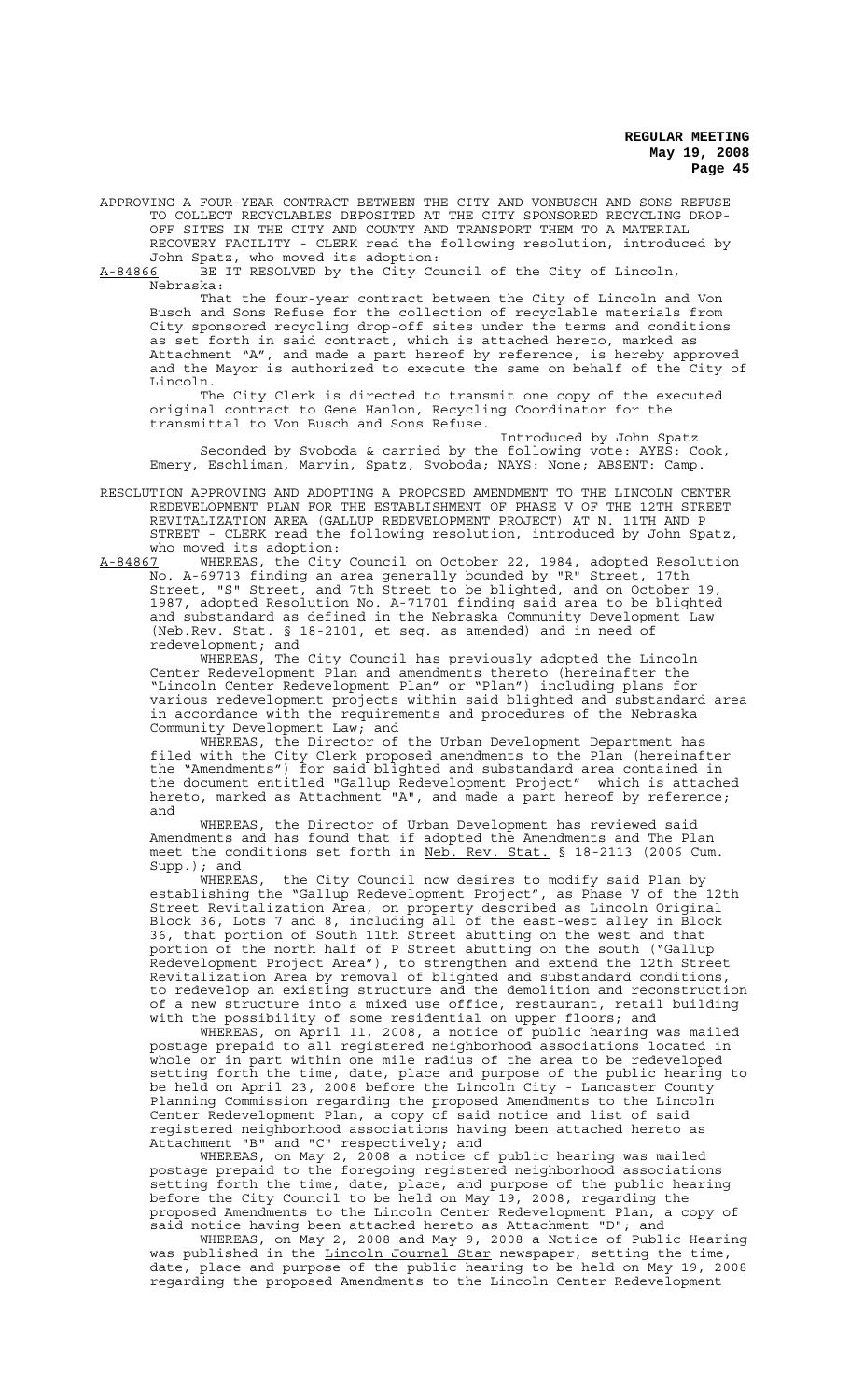> Plan for said blighted and substandard area, a copy of such notice having been attached hereto and marked as Attachment "E"; and WHEREAS, said proposed Amendments to the Lincoln Center Redevelopment Plan for the Gallup Redevelopment Project have been submitted to the Lincoln-Lancaster County Planning Commission for review and recommendations, and said Planning Commission on April 23, 2008 found the Amendments to be in conformance with the Comprehensive Plan

> and recommended approval thereof; and WHEREAS, on May 19, 2008 in the City Council chambers of the County-City Building, 555 South 10th Street, Lincoln, Nebraska, the City Council held a public hearing relating to the proposed Amendments to the Lincoln Center Redevelopment Plan and all interested parties were afforded at such public hearing a reasonable opportunity to express their views respecting said proposed Amendments to the Plan; and

WHEREAS, the City Council has duly considered all statements made and materials submitted relating to said proposed modifications to the redevelopment plan.

NOW, THEREFORE, IT IS FOUND AND DETERMINED by the City Council of the City of Lincoln, Nebraska as follows:

1. That the Lincoln Center Redevelopment Plan as amended by changing said Plan to incorporate the Gallup Redevelopment Project is described in sufficient detail and is designed with the general purpose of accomplishing a coordinated, adjusted and harmonious development of the City and its environs which will promote the general health, safety and welfare, sound design and arrangement, the wise and efficient expenditure of public funds, and the prevention of the recurrence of unsanitary or unsafe dwelling accommodations or conditions of blight.

2. That incorporating the Gallup Redevelopment Project into the Redevelopment Plan is feasible and in conformity with the general plan for the development of the City of Lincoln as a whole and said Plan is in conformity with the legislative declarations and determinations set forth in the Community Development Law; and

3. Such substandard and blighted conditions in the Gallup Redevelopment Project Area are beyond remedy and control solely by regulatory process and the exercise of police power and cannot be dealt with effectively by the ordinary operations or private enterprise without the aids provided by the Community Development law, specifically including Tax Increment Financing.

4. That elimination of said substandard and blighted conditions under the authority of the Community Development Law is found to be a public purpose and in the public interest; and

That the Gallup Redevelopment Project would not be economically feasible without the use of tax-increment financing. 6. That the Gallup Redevelopment Project would not occur in the Gallup Redevelopment Project Area without the use of tax-increment

financing. 7. That the costs and benefits of the redevelopment activities, including costs and benefits to other affected political subdivisions, the economy of the community, and the demand for public and private services have been analyzed by the governing body and have been found to be in the long-term best interest of the community impacted by the redevelopment activities.

NOW, THEREFORE, BE IT RESOLVED by the City Council of the City of Lincoln, Nebraska:

1. That pursuant to the provisions of the Nebraska Community Development Law and in light of the foregoing findings and determinations, the Amendments to the Lincoln Center Redevelopment Plan attached hereto as Attachment "A", establishing the Gallup Redevelopment Project are hereby accepted and approved by the City Council as the governing body for the City of Lincoln.

2. That the Urban Development Director, or his authorized representative, is hereby authorized and directed to take all steps necessary to implement the provisions of said Redevelopment Plan as they relate to the above-described amendments.<br>3. That the Gallup Redevelopment

That the Gallup Redevelopment Project Area is the Redevelopment Project Area comprising the property to be included in the area subject to the tax increment provision authorized in the Nebraska Community Development Law.

4. That the Finance Director is hereby authorized and directed to cause to be drafted and submitted to the City Council any appropriate ordinances and documents for the authorization to provide necessary funds including Community Improvement Financing in accordance with the Community Development Law to finance related necessary and appropriate public acquisitions, improvements and activities set forth in said Amendments to the Lincoln Center Redevelopment Plan.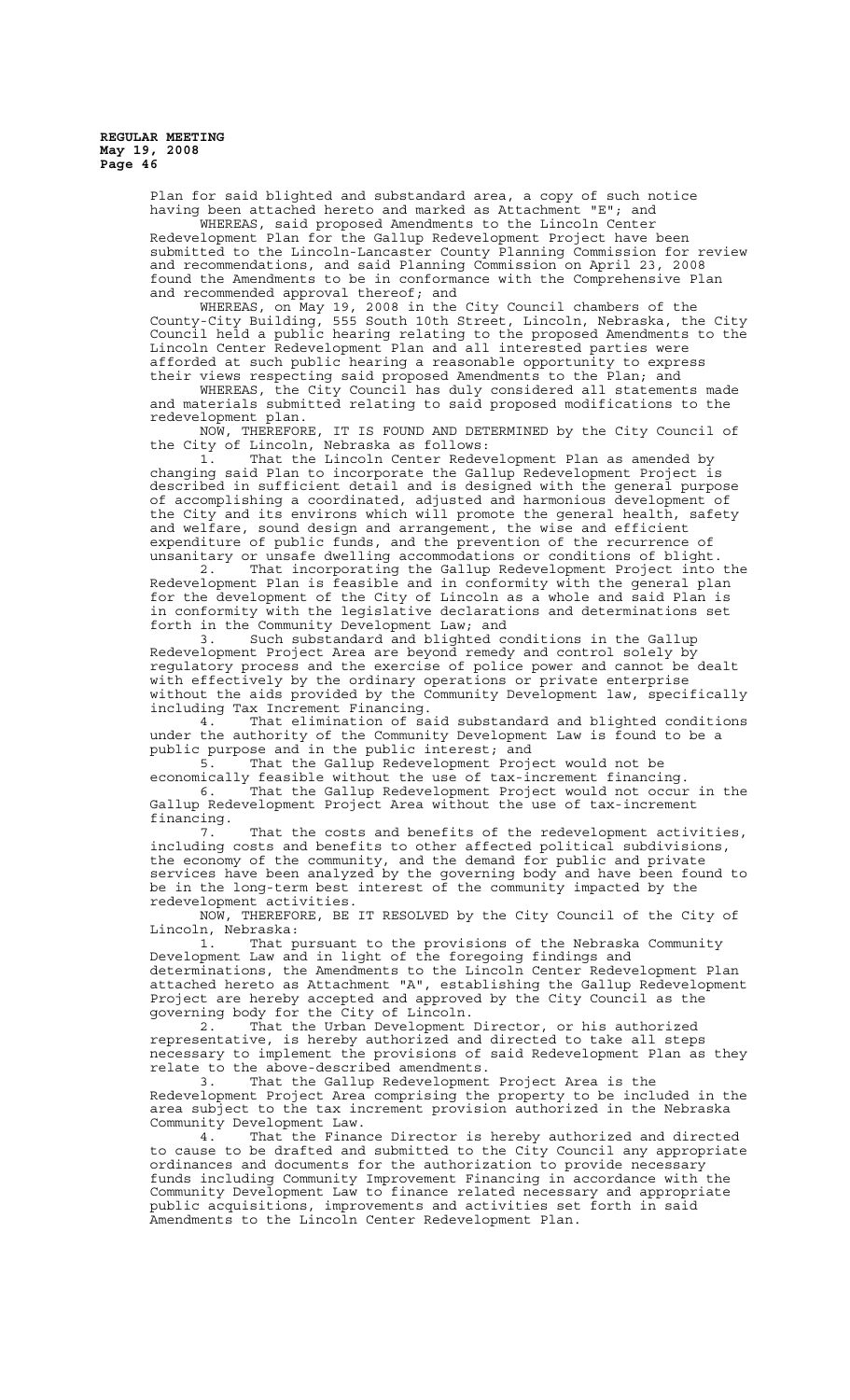5. That it is intended that this resolution and the modifications adopted herein are supplemental hereto the findings, approvals, and authorizations set forth in Resolution No. A-68489, Resolution No. A-70273, Resolution No. A-71073, Resolution No. A-71490, Resolution No. A-71701, Resolution No. A-72046, Resolution No. A-72329, Resolution No. A-72774, Resolution No. A-73000, Resolution No. A-73698, Resolution A-74165, Resolution No. A-74186, Resolution A-74291, Resolution No. A-74583, Resolution No. A-74603, Resolution No. A-75257, Resolution A-75784, Resolution A-75974, Resolution A-76438, Resolution No. A-77828, Resolution No. A-78138, Resolution No. A-78688, Resolution No. A-80587, Resolution No. A-81681, Resolution No. A-83005, Resolution No. A-83839, Resolution No. A-84238, Resolution No. A-84478, and Resolution No. A-84603.

Introduced by John Spatz Seconded by Svoboda & carried by the following vote: AYES: Cook, Emery, Marvin, Spatz, Svoboda; NAYS: None; ABSENT: Camp; ABSTAINED: Eschliman.

# **ORDINANCE - 1ST READING & RELATED RESOLUTIONS (AS REQUIRED)**

- CHANGE OF ZONE 08016 AMENDING TITLE 27 OF THE LINCOLN MUNICIPAL CODE, THE ZONING CODE, BY AMENDING SECTION 27.63.170 RELATING TO SPECIAL PERMITS FOR PARKING LOTS TO ALLOW THE CITY COUNCIL TO ADJUST THE LOCATION OF SIGNS AND PARKING UNDER A SPECIAL PERMIT; AMENDING SECTION 27.67.030 RELATING TO GENERAL PARKING CONDITIONS TO ALLOW PARKING IN THE FRONT YARD UNDER A SPECIAL PERMIT FOR PARKING LOTS PURSUANT TO SECTION 27.63.170; AND AMENDING SECTION 27.69.030 RELATING TO GENERAL SIGN PROVISIONS TO ALLOW SIGNS IN THE FRONT YARD IF AUTHORIZED UNDER THE CONDITIONS OF APPROVAL OF THE SPECIAL PERMITTED USE FOUND IN CHAPTER 27.63; AND REPEALING SECTIONS 27.63.170, 27.67.030, AND 27.69.030 OF THE LINCOLN MUNICIPAL CODE AS HITHERTO EXISTING. (RELATED ITEMS: 08-60, 08R-119) - CLERK read an ordinance, introduced by Ken Svoboda, amending Title 27 of the Lincoln Municipal Code, the Zoning Code, by amending Section 27.63.170 relating to special permits for parking lots to allow the City Council to adjust the location of signs and parking under a special permit; amending Section 27.67.030 relating to general parking conditions to allow parking in the front yard under a special permit for parking lots pursuant to Section 27.63.170; amending Section 27.69.020 relating to general sign provisions to allow signs in the front yard if authorized under the conditions of approval for the special permitted use found in Chapter 27.63; and repealing Sections 27.63.170, 27.67.030, and 27.69.030 of the Lincoln Municipal Code as hitherto existing, the first time.
- SPECIAL PERMIT 08018 APPLICATION OF FIRST PLYMOUTH CONGREGATIONAL CHURCH TO ALLOW A PARKING LOT IN A RESIDENTIAL ZONING DISTRICT; TO WAIVE THE MINIMUM 15 FOOT SITE PENETRATION; TO ALLOW PARKING IN THE FRONT YARD ALONG S. 21ST STREET AND F STREET; AND TO ALLOW FOR A SIGN IN THE FRONT YARD, ON PROPERTY GENERALLY LOCATED AT S. 21ST STREET AND F STREET. (RELATED ITEMS: 08-60, 08R-119) (ACTION DATE: 6/9/08).
- AMENDING TITLE 2 OF THE LINCOLN MUNICIPAL CODE RELATING TO OFFICERS, DEPARTMENTS AND PERSONNEL OF THE CITY OF LINCOLN BY AMENDING SECTION 2.02.020 TO ADD THE "LIBRARY DEPARTMENT" AND THE "LIBRARY DIRECTOR" TO THE LIST OF DEPARTMENTS AND DIRECTORS UNDER THE SUPERVISION OF THE MAYOR; BY ADDING A NEW SECTION 2.02.085 TO PROVIDE THE LIBRARY DIRECTOR SHALL HAVE CHARGE AND SUPERVISION OF THE LIBRARY DEPARTMENT AND TO SET FORTH THE DUTIES OF THE LIBRARY DIRECTOR; BY CREATING A NEW CHAPTER 2.25 ENTITLED "LIBRARY DEPARTMENT" BY ADDING A NEW SECTION 2.25.010 TO ESTABLISH THE NAME OF THE DEPARTMENT; BY ADDING A NEW SECTION 2.25.020 TO ESTABLISH A PROCESS FOR THE HIRING AND REMOVAL OF THE LIBRARY DIRECTOR; BY ADDING A NEW SECTION 2.25.030 TO ESTABLISH JOB DUTIES OF THE LIBRARY DIRECTOR; AND BY ADDING A NEW SECTION 2.25.040 TO ESTABLISH A PROCEDURE FOR PERFORMANCE REVIEWS OF THE LIBRARY DIRECTOR; BY AMENDING SECTION 2.76.070 TO REMOVE THE LIBRARY DIRECTOR POSITION FROM CLASSIFIED SERVICE; AND REPEALING SECTIONS 2.02.020 AND 2.76.070 OF THE LINCOLN MUNICIPAL CODE AS HITHERTO EXISTING - CLERK read an ordinance, introduced by Ken Svoboda, amending Title 2 of the Lincoln Municipal Code relating to Officers, Departments and Personnel of the City of Lincoln by amending Section 2.02.020 to add the "Library Department" and the "Library Director" to the list of departments and directors under the supervision of the Mayor; by adding a new Section 2.02.085 to provide the Library Director shall have charge and supervision of the Library Department and to set forth the duties of the Library Director; by creating a new Chapter 2.25 entitled "Library Department" by adding a new Section 2.25.010 to establish the name of the department; by adding a new Section 2.25.020 to establish a process for the hiring and removal of the Library Director; by adding a new Section 2.25.030 to establish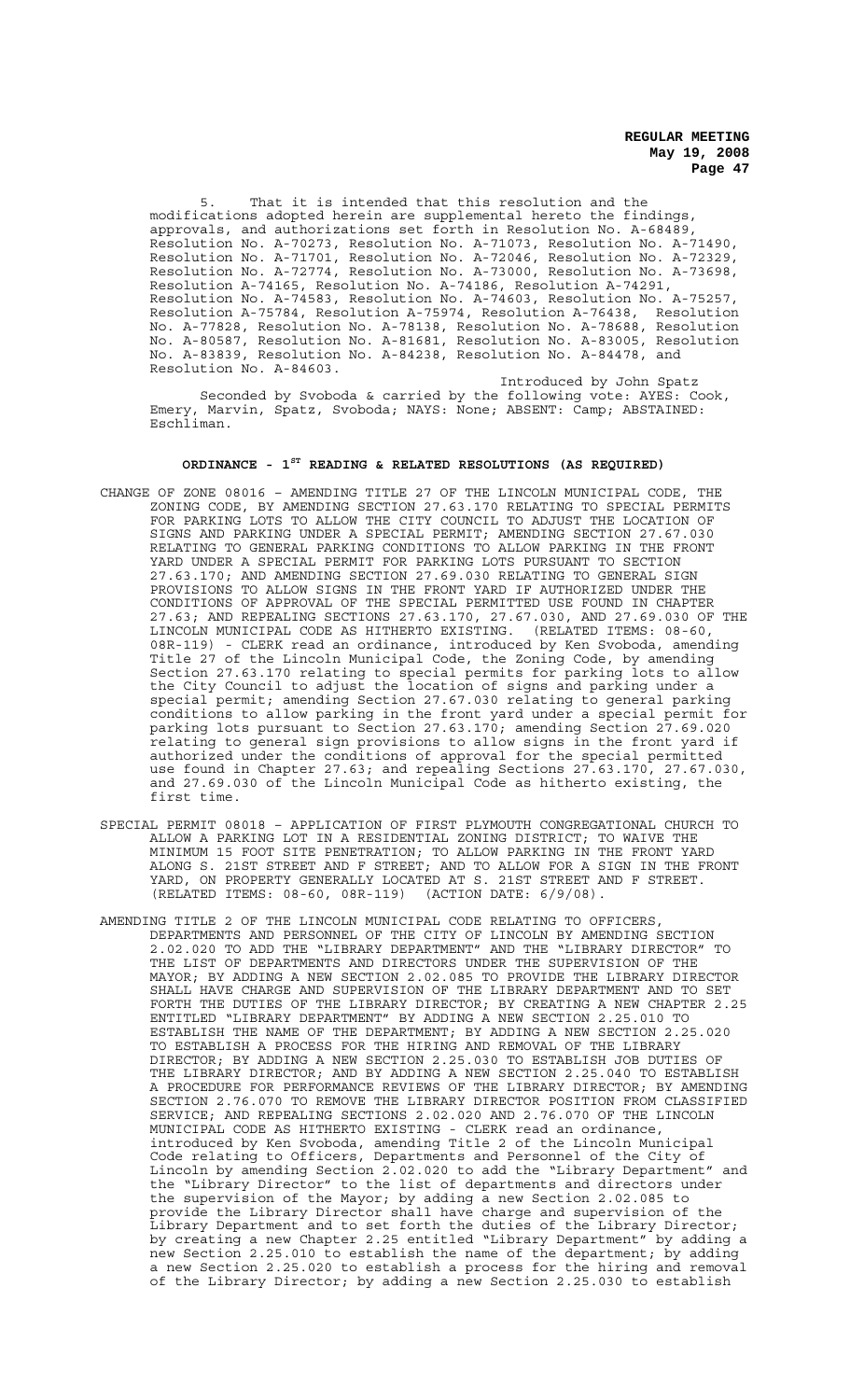> job duties of the Library Director; and by adding a new Section 2.25.040 to establish a procedure for performance reviews of the Library Director; by amending Section 2.76.070 to remove the Library Director position from classified service; and repealing Sections 2.02.020 and 2.76.070 of the Lincoln Municipal Code as hitherto existing, the first time.

# **ORDINANCES - 3RD READING & RELATED RESOLUTIONS (as required)**

AMENDING CHAPTER 8.46 OF THE LINCOLN MUNICIPAL CODE RELATING TO WEED ABATEMENT BY AMENDING SECTIONS 8.46.010 AND 8.46.020 TO RAISE THE HEIGHT OF WEEDS OR WORTHLESS VEGETATION THAT MUST BE CUT FROM SIX INCHES TO TWELVE INCHES ABOVE THE GROUND; AND REPEALING SECTIONS 8.46.010 AND 8.46.020 AS HITHERTO EXISTING. (4/14/08 - P.H./2ND READING DELAYED 4 WKS. TO

5/12/08) - PRIOR to reading: SVOBODA Moved to pass the ordinance as read.

Seconded by Marvin & **LOST** by the following vote: AYES: None; NAYS: Cook, Emery, Eschliman, Marvin, Spatz, Svoboda; ABSENT: Camp. The ordinance, having **LOST**, was assigned the File **#38-4572** & was placed on file in the Office of the City Clerk.

APPROVING THE PLATTE RIVER WELL FIELD FARM LEASE BETWEEN THE CITY (OWNER) AND DENNIS M. THOMAS (TENANT) FOR THE LEASE OF APPROXIMATELY 240 ACRES AROUND THE CITY OF LINCOLN ASHLAND WELLHEAD WATER OPERATIONS IN ASHLAND, NEBRASKA FOR A ONE-YEAR TERM FROM JUNE 1, 2008 THROUGH MAY 31, 2009 - CLERK read an ordinance, introduced by Robin Eschliman, accepting and approving the Platte River Well Field Farm Lease Between the City of Lincoln and Dennis M. Thomas for a lease of approximately 240 acres of property generally located around the City of Lincoln Ashland Wellhead Water Operations in Ashland, Nebraska for farming operations, the third time.

ESCHLIMAN Moved to pass the ordinance as read.

Seconded by Emery & carried by the following vote: AYES: Cook, Emery, Eschliman, Marvin, Spatz, Svoboda; NAYS: None; ABSENT: Camp. The ordinance, being numbered **#19087**, is recorded in Ordinance Book #26, Page

- COMP. PLAN CONFORMITY 08005 DECLARING APPROXIMATELY 19.37 ACRES OF PROPERTY GENERALLY LOCATED AT N. 56TH STREET AND BLUFF ROAD AS SURPLUS AND AUTHORIZING THE SALE THEREOF TO THE NEBRASKA GAME AND PARKS COMMISSION - CLERK read an ordinance, introduced by Robin Eschliman, declaring approximately 19.37 acres of City-owned property generally located at N.  $56^{\text{th}}$  Street and Bluff Road as surplus and authorizing the sale thereof, the third time.
- ESCHLIMAN Moved to pass the ordinance as read.

Seconded by Svoboda & carried by the following vote: AYES: Cook, Emery, Eschliman, Marvin, Spatz, Svoboda; NAYS: None; ABSENT: Camp. The ordinance, being numbered **#19088**, is recorded in Ordinance Book #26, Page

- CHANGE OF ZONE 08015 APPLICATION OF THE UNIVERSITY OF NEBRASKA FOUNDATION FOR A CHANGE OF ZONE FROM I-2 INDUSTRIAL PARK DISTRICT TO O-3 OFFICE PARK DISTRICT ON PROPERTY GENERALLY LOCATED AT N.W. 7TH STREET AND HIGHLAND BLVD (RELATED ITEMS: 08-56, 08-57) - CLERK read an ordinance, introduced by Robin Eschliman, amending the Lincoln Zoning District Maps attached to and made a part of Title 27 of the Lincoln Municipal Code, as provided by Section 27.05.020 of the Lincoln Municipal Code, by changing the boundaries of the districts established and shown thereon, the third time.
- ESCHLIMAN Moved to pass the ordinance as read.

Seconded by Svoboda & carried by the following vote: AYES: Cook, Emery, Eschliman, Marvin, Spatz, Svoboda; NAYS: None; ABSENT: Camp. The ordinance, being numbered **#19089**, is recorded in Ordinance Book #26, Page

CHANGE OF ZONE 2938C - APPLICATION OF THE UNIVERSITY OF NEBRASKA FOUNDATION TO EXPAND THE AREA OF THE UNIVERSITY OF NEBRASKA TECHNOLOGY PARK SPECIAL SIGN DISTRICT BY APPROXIMATELY 12 ACRES ON PROPERTY GENERALLY LOCATED AT N.W. 1ST STREET AND W. HIGHLAND BLVD (RELATED ITEMS: 08-56, 08-57) CLERK read an ordinance, introduced by Robin Eschliman, amending the "Standards of University of Nebraska Technology Park Special Sign District" originally adopted by Ordinance No. 16901 passed by the City Council on December 4, 1995, designating the University of Nebraska Technology Park as a special sign district, and subsequently amended by Ordinance No. 17504 on May 10, 1999 and Ordinance No. 18936 on June 11, 2007, to expand the area of the University of Nebraska Technology Park Special Sign District to include approximately 12 acres of property